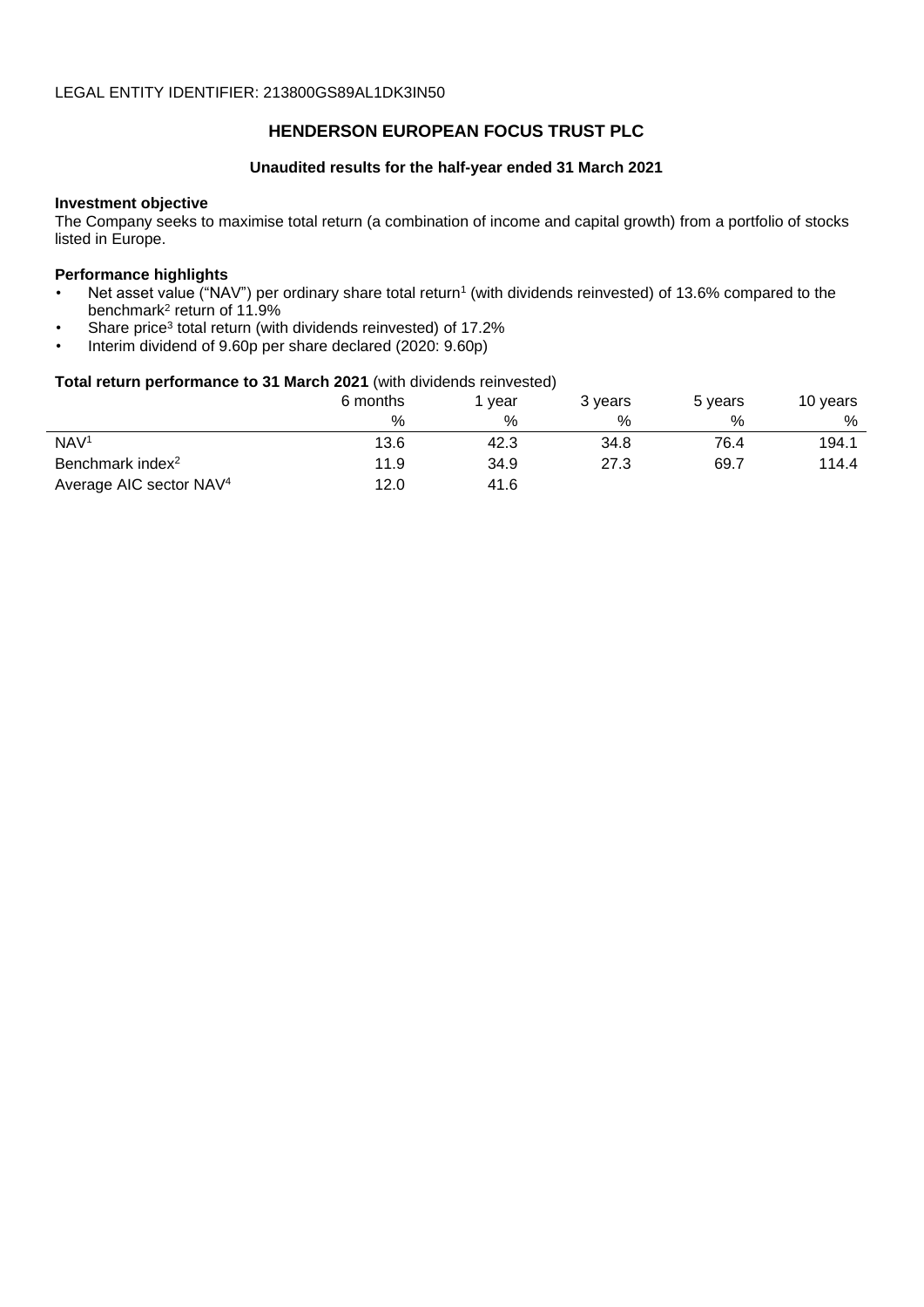## **INTERIM MANAGEMENT REPORT**

### **CHAIR'S STATEMENT**

With the rapid authorisation of a number of effective vaccines, markets the world over have responded positively to renewed optimism in recent months on all fronts: social, economic and financial. Continental Europe has been no exception even though, as well publicised, the vaccine roll-out programme has been slower than in other major economies. The good news is that the economic data is coming through stronger than expected and the feared sharp recession has been relatively short lived, with the retail consumer in particular expected to be surprisingly resilient as job losses have been below expectations and support measures substantial. Expectations of inflation, however, remain in low positive territory with the first grants and loans from last year's landmark €750bn spending package expected to be made by the EU Commission this summer. Trading updates coming from corporates are generally more upbeat than anticipated and European stock markets have responded positively.

#### **Performance**

In the six months to 31 March 2021, the Company's NAV total return per ordinary share rose by 13.6% to 1,615 pence, compared to an increase of 11.9% in the Company's benchmark, the FTSE World Europe ex UK index. The Company's share price total return rose by 17.2% to 1,455 pence, as the discount narrowed from 12.6% at 30 September 2020 to 9.9% at 31 March 2021. Gearing remains at the lower end of its range at just under 0.2% of net assets at the period end and so performance was largely achieved through active investing – further detail of which is in our Fund Managers' Report.

#### **Revenue and dividend**

A maintained interim dividend of 9.6 pence per ordinary share (2020: 9.6 pence) will be paid on 25 June 2021 to shareholders on the register on 4 June 2021. The shares will be marked ex-dividend on 3 June 2021.

#### **Future Board changes**

We are well underway in a process to recruit a new Board member. Having undertaken both our annual Board evaluation and held a strategy session in the first calendar quarter of 2021, the Board has decided that broadening its membership would be beneficial and we expect to make an announcement in the relatively near future. The Board is using external consultants in finding suitable candidates for our succession.

#### **Outlook**

Looking forward, we think there are many reasons to be optimistic about the prospects for continental European companies. After a decade of austerity, the EU Commission response to the pandemic has clearly had to change: unprecedented fiscal and monetary support measures, allied to encouraging corporate news has underpinned a recovery in markets. Valuations are high but not excessive, certainly in the context of the US stock valuations, and whilst some inflation is forecast it is not high enough to derail average equity valuations although those at the 'growthier' end of the style spectrum may well come in for more scrutiny.

We expect this market environment to suit the Company as our 'all-weather' approach avoids ascribing rigid labels of 'value' or 'growth' to our investment style. This has allowed the emphasis within the portfolio to change from 12 months ago: having had an economic recovery bias led by industrials in summer 2020, the portfolio now favours a bias towards beneficiaries of the much anticipated 're-opening' of economies, led by the consumer.

Finally, investors are realising that many European companies are the leading the way in providing solutions for many of the challenges we face in providing for a more sustainable future and are rightly starting to pay more attention to the changes underway. The Company's investment process – as we described more fully in the Annual Report – is very much focused on identifying and responding to that change.

**Vicky Hastings Chair 26 May 2021**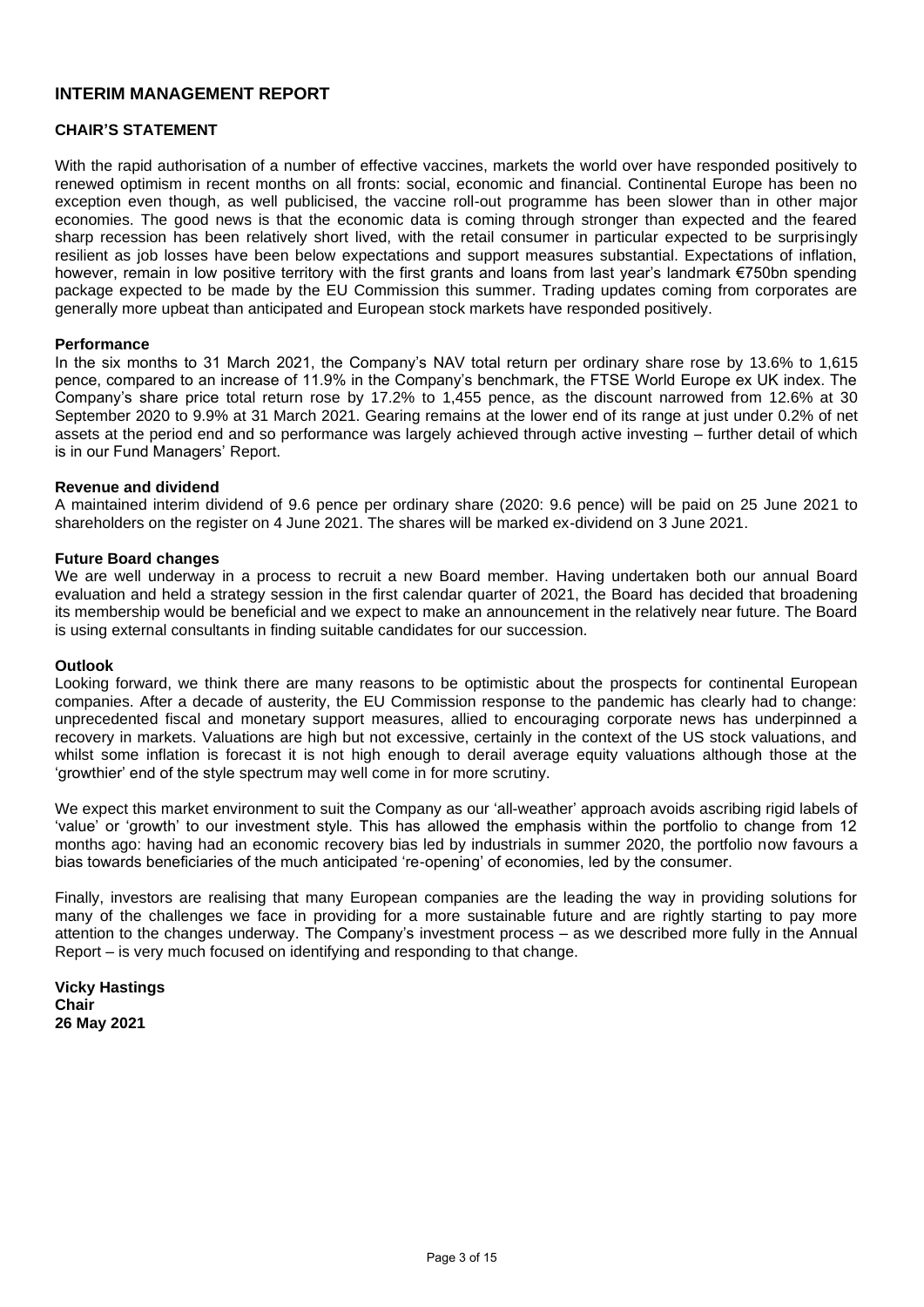#### **FUND MANAGERS' REPORT**

In writing this report twelve months ago, we found ourselves in the eye of the Covid-19 storm and its first devastating wave of infections. One year later and, courtesy of the wonders of human ingenuity, we can see and feel the beginning of the end of a period which has dealt the severest of challenges. Of course, financial markets, by their very nature, anticipate economic and financial developments. In this respect the past six – indeed twelve – months have been no exception.

In the Company's most recent Annual Report to the year ended 30 September 2020, we described, in some detail, how we seek to commit capital on behalf of shareholders. Hopefully, our overriding belief in pragmatism, shone from that report. It is exactly this characteristic of open-mindedness that, we believe, has been a requisite since the moment Covid-19 struck. Indeed, a glance at the graphic in the half-year update underscores this point: as equity markets have 'broadened out', beyond the narrow leadership of 'growth' stocks, your Company has continued to prosper: a demonstration of our mantra; that we should never be dictated to or constrained by an investing 'style'. The two charts shown in the update for the six months ended 31 March 2021 illustrate graphically this return to favour of 'value' stocks, particularly over the previous six months.

Shortly after the pandemic came to the shores of Europe, we identified the ingredients that would lead to a V-shaped recovery in the industrial world. In a nutshell, those ingredients included naturally occurring lows in the corporate inventory and capital expenditure cycles. The pandemic served to aggravate those lows, driving them yet deeper. Then came the quite extraordinary monetary stimulus from central banks worldwide, followed, to varying degrees, by fiscal expansion. The resultant recovery in demand for industrial goods, as factories and construction sites quickly reopened, has played to our strategy.

Then, as calendar 2020 drew to a close and Europe was suffering from a second wave of infections, we drew succour from the unequivocally excellent vaccine data. This encouraged us to strengthen our view that a second Vshape is likely: this time in the consumer sphere. During the six-month period under review, we tilted the portfolio towards the consumer discretionary sector. Notwithstanding, at times, hysterical media and political rhetoric concerning vaccine rollouts, vaccine efficacy and even vaccine nationalism, we have resolutely trusted the data. Thus, we have not been swayed in building the portfolio's positions in stocks we consider strong reopening beneficiaries. Prime examples include Adidas, Amadeus, Carlsberg, Daimler, Essilor Luxottica, Inditex, Mowi, Ryanair and Stellantis.

The Company's optimistic positioning for the 'reopening' can be illuminated through that familiar, but temporarily elusive, modern ritual: the summer holiday. It is quite likely that you will unwittingly book your flights and accommodation using the Amadeus Global Distribution System. You may well fly to your destination with Ryanair, or a different airline on an Airbus A320 jet. A new holiday wardrobe might include clothes from Zara, Ray-Ban sunglasses and La Roche-Posay sun cream. In doing so, you have generated sales for Inditex, Essilor Luxottica and L'Oreal respectively. You may dine in a restaurant supplied with salmon from Mowi and beverages from Carlsberg. The desire to travel, consume and experience is the common denominator. Our belief is that this desire will be expressed with renewed fervour.

The Company's current investment positioning, then, can be summed up fairly simply: it is one which seeks to benefit from what we believe will be a happy confluence: an army of immunised consumers, armed with exceptionally high savings ratios. After a year or more of being unnaturally confined, the consumer is a coiled spring, ready to live life again. If we are right that not even a bungling European Union can prevent that, we can look forward to its powerful effects on our portfolio companies.

**John Bennett and Tom O'Hara Fund Managers 26 May 2021**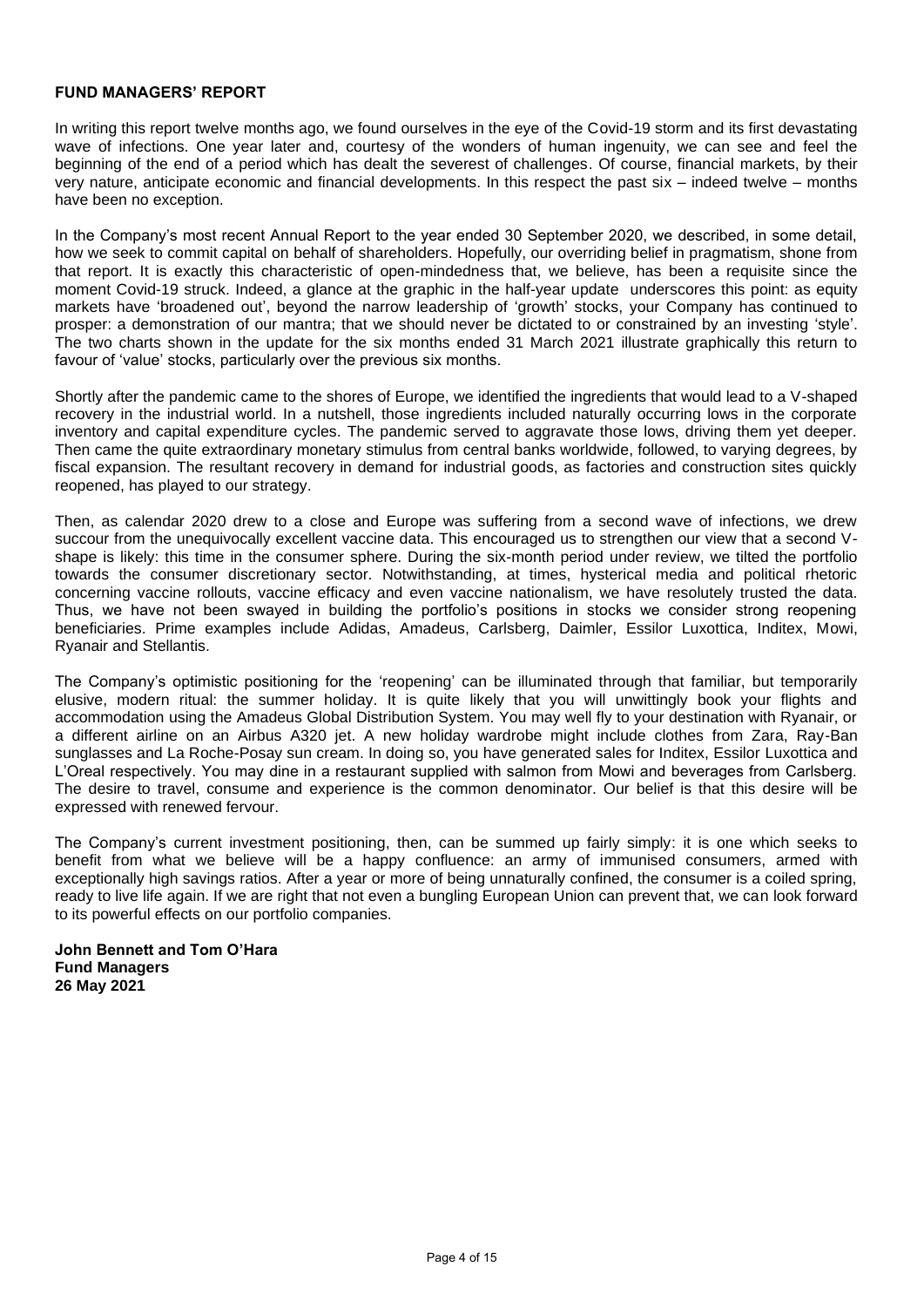# **Portfolio information** as at 31 March 2021

|                                            |                                                       | <b>Country of</b> | <b>Valuation</b>       | $%$ of     |
|--------------------------------------------|-------------------------------------------------------|-------------------|------------------------|------------|
| Company                                    | <b>Sector</b>                                         | listing           | £'000                  | portfolio  |
| LafargeHolcim                              | <b>Construction &amp; Materials</b>                   | Switzerland       | 24,849                 | 7.2        |
| UPM-Kymmene                                | Forestry & Paper                                      | Finland           | 19,279                 | 5.6        |
| <b>ASML</b>                                | Technology Hardware & Equipment                       | Netherlands       | 14,499                 | 4.2        |
| Nestlé                                     | <b>Food Producers</b>                                 | Switzerland       | 12,562                 | 3.6        |
| <b>ASR Nederland</b>                       | Nonlife Insurance                                     | Netherlands       | 12,003                 | 3.5        |
| Tessenderlo                                | Chemicals                                             | Belgium           | 11,595                 | 3.3        |
| <b>LVMH Moet Hennessy Louis</b><br>Vuitton | <b>Personal Goods</b>                                 | France            | 10,779                 | 3.1        |
| Roche                                      | Pharmaceuticals & Biotechnology                       | Switzerland       | 9,350                  | 2.7        |
| <b>Lundin Energy</b>                       | Oil, Gas & Coal                                       | Sweden            | 9,022                  | 2.6        |
| <b>AKZO Nobel</b>                          | Chemicals                                             | Netherlands       | 9,014                  | 2.6        |
| 10 largest                                 |                                                       |                   | 132,952<br>----------- | 38.4       |
| Signify                                    | Electronic & Electrical Equipment                     | Netherlands       | 8,627                  | 2.5        |
| Sanofi                                     | Pharmaceuticals & Biotechnology                       | France            | 8,505                  | 2.5        |
| Nordea Bank                                | <b>Banks</b>                                          | Finland           | 8,320                  | 2.4        |
| <b>STMicroelectronics</b>                  | Technology Hardware & Equipment                       | France            | 8,207                  | 2.4        |
| Dometic                                    | Leisure Goods                                         | Sweden            | 7,906                  | 2.3        |
| <b>BNP Paribas</b>                         | <b>Banks</b>                                          | France            | 7,732                  | 2.2        |
| Carlsberg                                  | <b>Beverages</b>                                      | Denmark           | 7,615                  | 2.2        |
| Autoliv                                    | Automobiles & Parts                                   | Sweden            | 7,600                  | 2.2        |
| <b>Novartis</b>                            | Pharmaceuticals & Biotechnology                       | Switzerland       | 7,473                  | 2.2        |
| <b>Essilor Luxottica</b>                   | Health Care Equipment & Services                      | France            | 7,413<br>-----------   | 2.1        |
| 20 largest                                 |                                                       |                   | 212,350<br>----------- | 61.4       |
| Mowi                                       | <b>Food Producers</b>                                 | Norway            | 7,289                  | 2.1        |
| Saint-Gobain                               | <b>Construction &amp; Materials</b>                   | France            | 7,209                  | 2.1        |
| Deutsche Boerse                            | <b>Financial Services</b>                             | Germany           | 7,063                  | 2.0        |
| Airbus                                     | Aerospace & Defence                                   | France            | 6,799                  | 1.9        |
| Interpump                                  | <b>Industrial Engineering</b>                         | Italy             | 6,770                  | 1.9        |
| Nokian Renkaat                             | <b>Automobiles &amp; Parts</b>                        | Finland           | 6,769                  | 1.9        |
| <b>Stellantis</b>                          | <b>Automobiles &amp; Parts</b>                        | Netherlands       | 6,104                  | 1.8        |
| Inditex                                    | <b>General Retailers</b>                              | Spain             | 6,079                  | 1.8        |
| Daimler                                    | <b>Automobiles &amp; Parts</b>                        | Germany           | 5,748                  | 1.7        |
| ArcelorMittal                              | Industrial Metals & Mining                            | Netherlands       | 5,676                  | 1.6        |
|                                            |                                                       |                   |                        |            |
| 30 largest                                 |                                                       |                   | 277,856                | 80.2       |
| Novo-Nordisk                               | Pharmaceuticals & Biotechnology                       | Denmark           | 5,492                  | 1.6        |
| Adidas                                     | <b>Personal Goods</b>                                 | Germany           | 5,404                  | 1.6        |
| L'Oreal<br>Amadeus                         | <b>Personal Goods</b><br>Software & Computer Services | France<br>Spain   | 5,384<br>5,261         | 1.6<br>1.5 |
| Enel                                       | Electricity                                           | Italy             | 5,247                  | 1.5        |
| Infineon                                   | Technology Hardware & Equipment                       | Germany           | 5,116                  | 1.5        |
| <b>KBC</b>                                 | <b>Banks</b>                                          | Belgium           | 5,056                  | 1.5        |
| Engie                                      | <b>Gas Water &amp; Multiutilities</b>                 | France            | 4,522                  | 1.3        |
| Linde                                      | Chemicals                                             | Germany           | 4,345                  | 1.3        |
| <b>Schneider Electric</b>                  | Electronic & Electrical Equipment                     | France            | 3,984<br>------------  | 1.2        |
| 40 largest                                 |                                                       |                   | 327,667<br>----------- | 94.8       |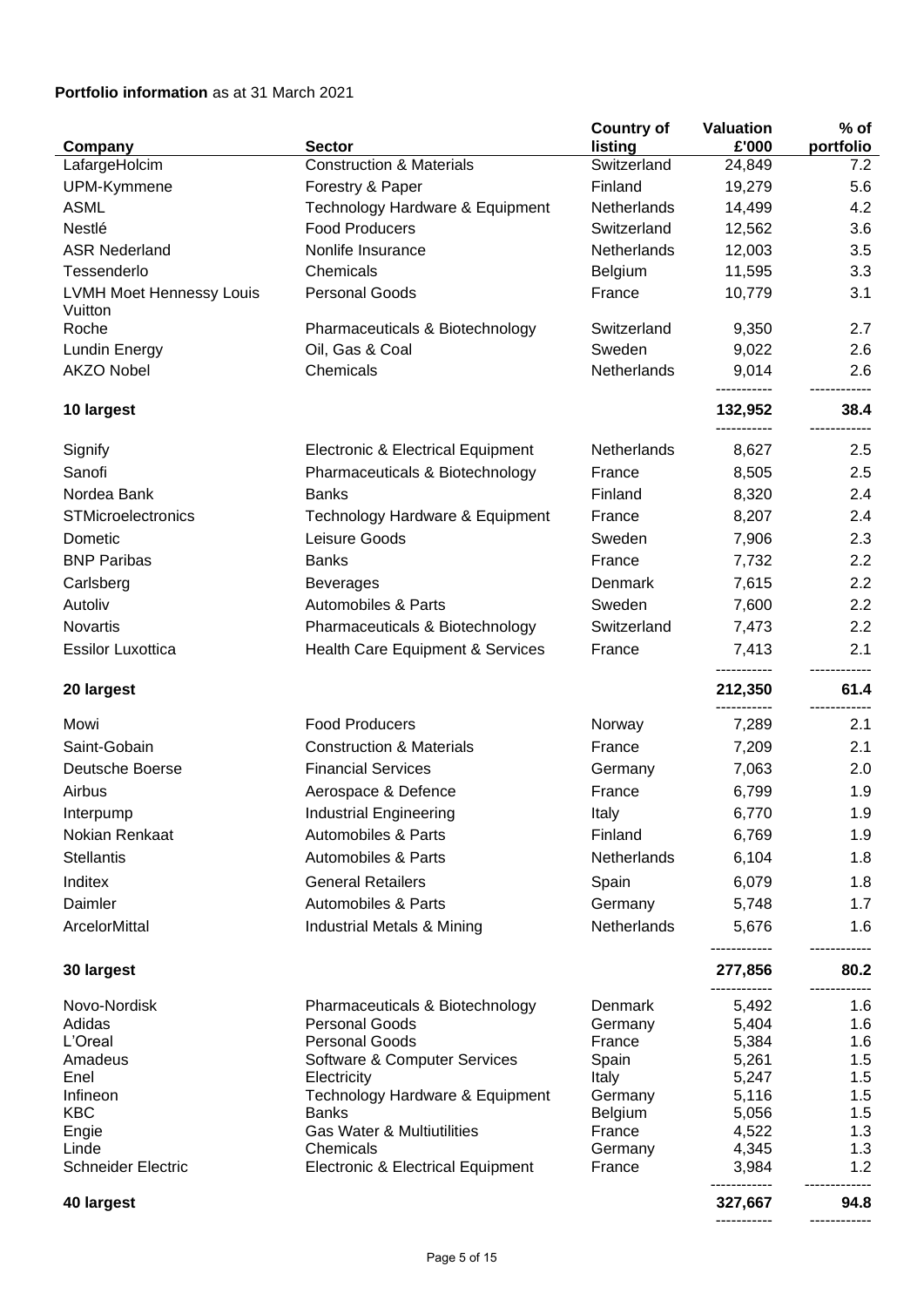|                                 |                                 | <b>Country of</b> | <b>Valuation</b> | $%$ of    |
|---------------------------------|---------------------------------|-------------------|------------------|-----------|
| Company                         | <b>Sector</b>                   | listing           | £'000            | portfolio |
| Bayer                           | Pharmaceuticals & Biotechnology | Germany           | 3,932            |           |
| Metso                           | <b>Industrial Engineering</b>   | Finland           | 3.828            | 1.1       |
| Subsea 7                        | Oil, Gas & Coal                 | Norway            | 3,582            | 1.0       |
| Ryanair                         | Travel & Leisure                | Ireland           | 3.538            | 1.0       |
| Volvo                           | Industrial Transportation       | Sweden            | 3.379            | 1.0       |
|                                 |                                 |                   |                  |           |
| Total investments at fair value |                                 |                   | 345,926          | 100.0     |
|                                 |                                 |                   |                  |           |

**Country of listing** *(as a percentage of the portfolio excluding cash)*

|                | 31 March 2021 | 31 March 2020 |
|----------------|---------------|---------------|
|                | %             | %             |
| France         | 20.4          | 9.1           |
| Netherlands    | 16.2          | 14.3          |
| Switzerland    | 15.7          | 19.8          |
| <b>Finland</b> | 11.0          | 7.7           |
| Germany        | 9.1           | 18.4          |
| Sweden         | 8.1           | 11.3          |
| Belgium        | 4.8           | 2.6           |
| Denmark        | 3.8           | 4.8           |
| Italy          | 3.5           | 3.4           |
| Spain          | 3.3           | 4.2           |
| Norway         | 3.1           | 1.4           |
| Ireland        | 1.0           |               |
| Portugal       |               | 1.7           |
| United Kingdom |               | 1.3           |
|                | 100.0         | 100.0         |

**Sector exposure** *(as a percentage of the portfolio excluding cash)*

|                        | 31 March 2021 | 31 March 2020 |
|------------------------|---------------|---------------|
|                        | %             | %             |
| Consumer discretionary | 18.9          | 12.0          |
| Industrials            | 18.9          | 21.0          |
| Basic materials        | 14.4          | 10.5          |
| <b>Health Care</b>     | 12.2          | 20.9          |
| <b>Financials</b>      | 11.6          | 5.2           |
| Technology             | 9.6           | 12.1          |
| Consumer staples       | 8.0           | 8.9           |
| Energy                 | 3.6           | 1.7           |
| <b>Utilities</b>       | 2.8           | 5.0           |
| Telecommunications     |               | 2.7           |
|                        | 100.0         | 100.0         |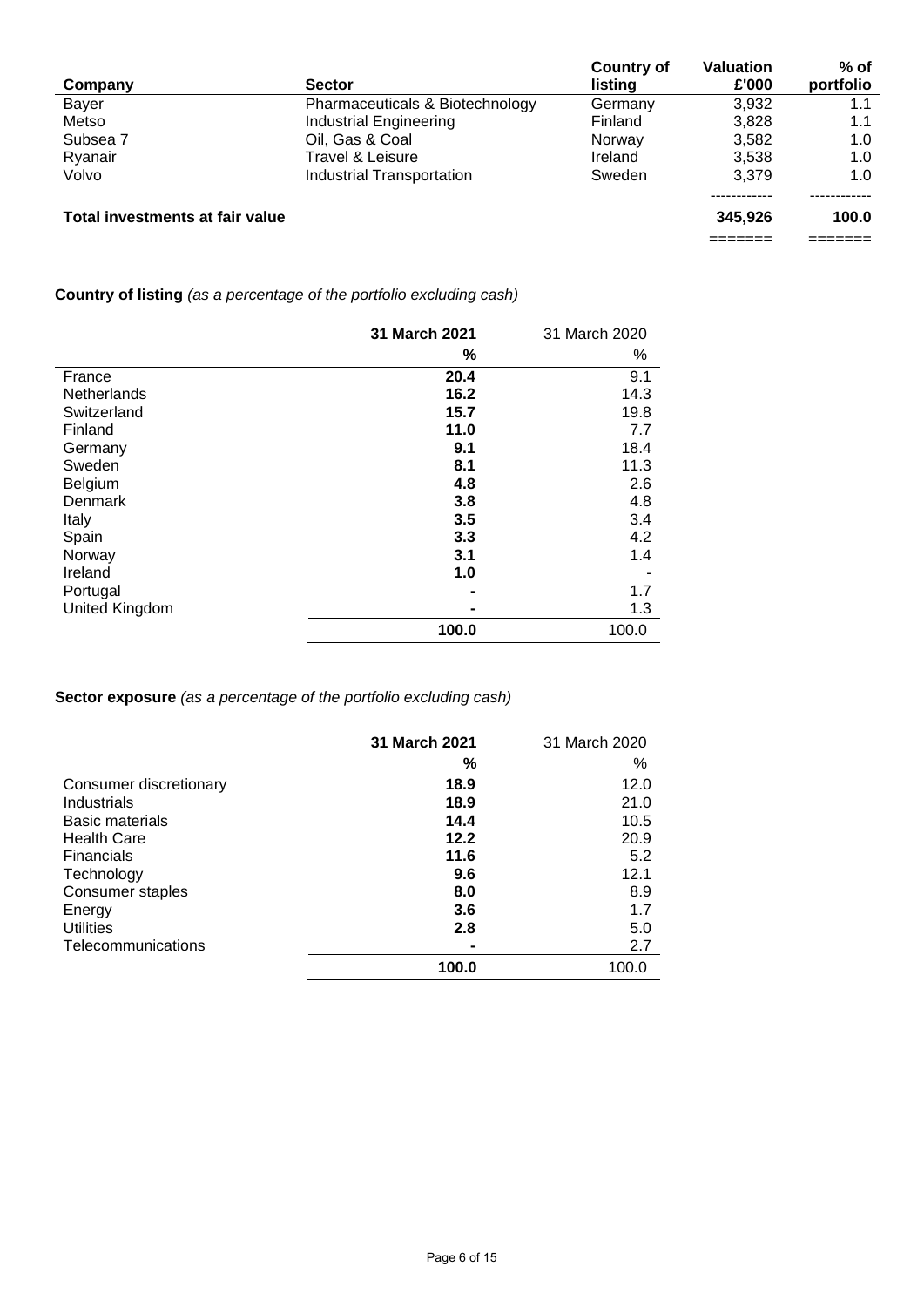### **PRINCIPAL RISKS AND UNCERTAINTIES**

The principal risks and uncertainties associated with the Company's business can be divided into the following main areas:

- Market
- Investment performance
- Business strategy and market rating
- **Gearing**
- **Operational**
- Regulatory and reporting

Information on these risks and how they are managed is given in the Annual Report for the year ended 30 September 2020. In the view of the Board, these principal risks and uncertainties at the year-end remain and are as applicable to the remaining six months of the financial year as they were to the six months under review.

There are a number of risks stemming from the Covid-19 pandemic and the uncertainty that this has created in global markets, both economically and politically, that may impact the operation of the Company, as referenced in the Chair's Statement. The Fund Managers will continue to review carefully the composition of the Company's portfolio and be proactive in taking investment decisions where necessary. Janus Henderson (the "Manager") and the Company's other third-party service providers remain fully operational and have implemented appropriate business continuity plans to ensure that there has been no change in service while the majority of staff are working from home.

### **RELATED-PARTY TRANSACTIONS**

The Company's transactions with related parties in the period under review were with the directors and the Manager. There have been no material transactions between the Company and its directors during the period other than amounts paid to them in respect of expenses and remuneration for which there were no outstanding amounts payable at the period end.

In relation to the provision of services by the Manager, other than fees payable by the Company in the ordinary course of business and the facilitation of marketing activities with third parties, there have been no transactions with the Manager affecting the financial position of the Company during the period under review.

### **STATEMENT OF DIRECTORS' RESPONSIBILITIES**

The directors (as listed in note 13) confirm that, to the best of their knowledge:

- (a) the condensed financial statements for the half-year ended 31 March 2021 have been prepared in accordance with FRS 104 Interim Financial Reporting, and give a true and fair view of the assets, liabilities, financial position and profit or loss of the Company;
- (b) the Interim Management Report and condensed financial statements include a fair review of the information required by Disclosure Guidance and Transparency Rule 4.2.7R (indication of important events during the first six months and description of principal risks and uncertainties for the remaining six months of the year); and
- (c) the Interim Management Report includes a fair review of the information required by the Disclosure Guidance and Transparency Rule 4.2.8R (disclosure of related-party transactions and changes therein).

For and on behalf of the Board Vicky Hastings Chair 26 May 2021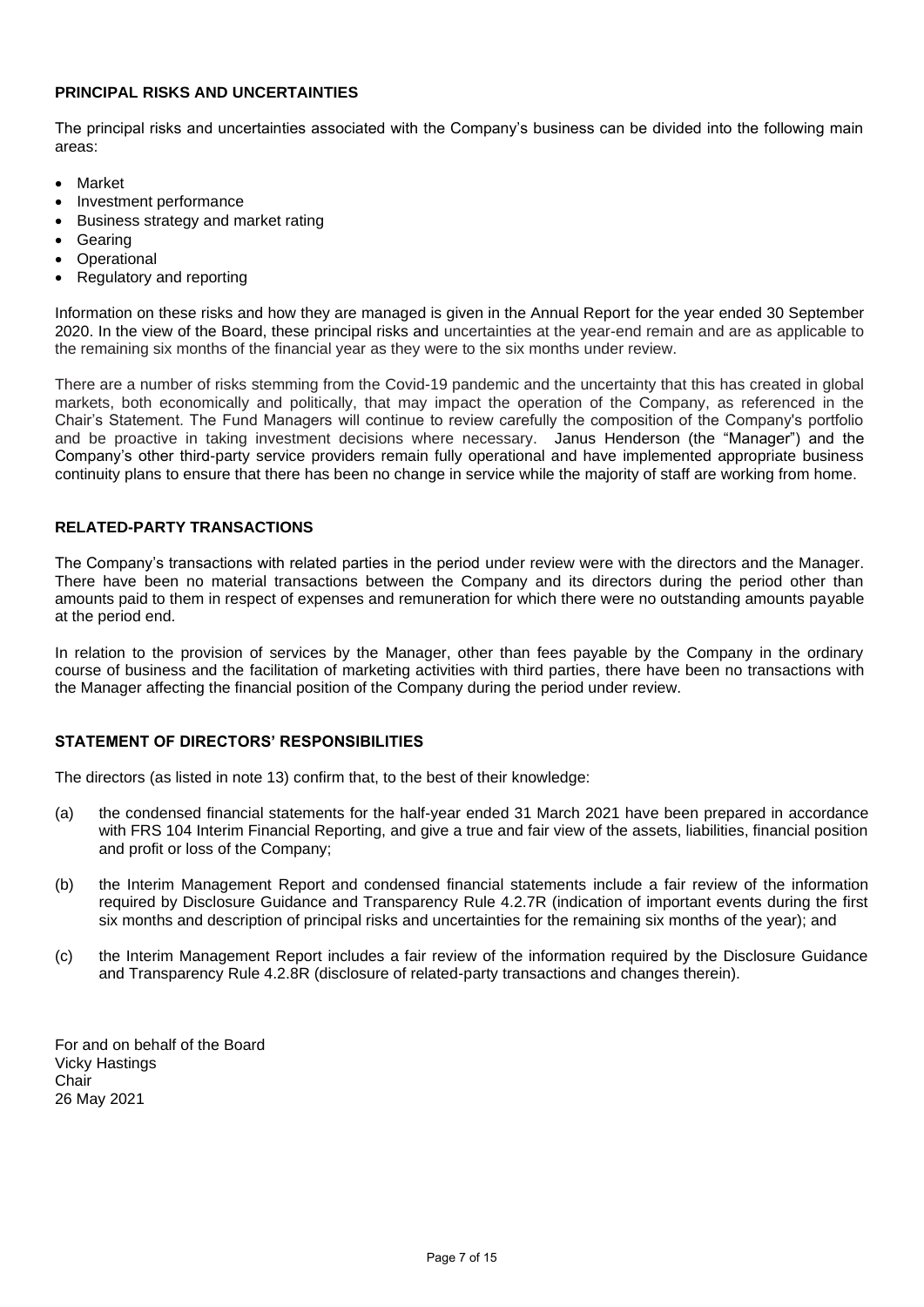## **CONDENSED INCOME STATEMENT**

|                                                                                  | (Unaudited)<br>Half-year ended<br>31 March 2021 |                                   |                                 | (Unaudited)<br>Half-year ended<br>31 March 2020 |                            | (Audited)<br>Year ended<br>30 September 2020 |                            |                            |                          |
|----------------------------------------------------------------------------------|-------------------------------------------------|-----------------------------------|---------------------------------|-------------------------------------------------|----------------------------|----------------------------------------------|----------------------------|----------------------------|--------------------------|
|                                                                                  | <b>Revenue</b><br>return<br>£'000               | <b>Capital</b><br>return<br>£'000 | <b>Total</b><br>return<br>£'000 | Revenue<br>return<br>£'000                      | Capital<br>return<br>£'000 | Total<br>return<br>£'000                     | Revenue<br>return<br>£'000 | Capital<br>return<br>£'000 | Total<br>return<br>£'000 |
| Gains/(losses) on<br>investments held at fair<br>value through profit or<br>loss |                                                 | 40,694                            | 40,694                          |                                                 | (45, 235)                  | (45, 235)                                    |                            | 15,146                     | 15,146                   |
| Exchange gain/(loss)<br>on currency<br>transactions                              |                                                 | 9                                 | 9                               |                                                 | (377)                      | (377)                                        |                            | (1, 301)                   | (1, 301)                 |
| Income from<br>investments (note 2)                                              | 2,723                                           |                                   | 2,723                           | 1,819                                           |                            | 1,819                                        | 6,864                      |                            | 6,864                    |
| Other income                                                                     | -                                               | $\blacksquare$                    |                                 | 11                                              |                            | 11                                           | 14                         |                            | 14                       |
| Gross revenue and<br>capital gains/(losses)                                      | 2,723                                           | 40,703                            | 43,426                          | 1,830                                           | (45, 612)                  | (43, 782)                                    | 6,878                      | 13,845                     | 20,723                   |
| Management fees (note<br>6)<br>Other fees and                                    | (271)                                           | (813)                             | (1,084)                         | (226)                                           | (679)                      | (905)                                        | (471)                      | (1, 414)                   | (1,885)                  |
| expenses                                                                         | (284)                                           |                                   | (284)                           | (256)                                           |                            | (256)                                        | (506)                      |                            | (506)                    |
| Net return/(loss)<br>before finance costs<br>and taxation                        | 2,168                                           | 39,890                            | 42,058                          | 1,348                                           | (46, 291)                  | (44, 943)                                    | 5,901                      | 12,431                     | 18,332                   |
| Finance costs                                                                    | (36)                                            | (92)                              | (128)                           | (47)                                            | (123)                      | (170)                                        | (105)                      | (285)                      | (390)                    |
| Net return/(loss)<br>before taxation                                             | 2,132                                           | 39,798                            | 41,930                          | 1,301                                           | (46, 414)                  | (45, 113)                                    | 5,796                      | 12,146                     | 17,942                   |
| Taxation on net return                                                           | (208)                                           | $\blacksquare$                    | (208)                           | (217)                                           |                            | (217)                                        | (612)                      |                            | (612)                    |
| Net return/(loss) after<br>taxation                                              | 1,924                                           | 39,798                            | 41,722                          | 1,084                                           | (46, 414)                  | (45, 330)                                    | 5,184                      | 12,146                     | 17,330                   |
| Return/(loss) per<br>ordinary share (note<br>3)                                  | 9.00 <sub>p</sub>                               | 186.12p                           | 195.12p                         | 5.04p                                           | (215.90p)                  | (210.86p)                                    | 24.13p                     | 56.54p                     | 80.67p                   |

The total columns of this statement represent the Income Statement of the Company prepared in accordance with FRS 104.

The revenue return and capital return columns are supplementary to this and are prepared under guidance published by the Association of Investment Companies.

All revenue and capital items in the above statement derive from continuing operations. The Company had no recognised gains or losses other than those disclosed in the Income Statement and the Statement of Changes in Equity.

The accompanying notes are an integral part of the condensed financial statements.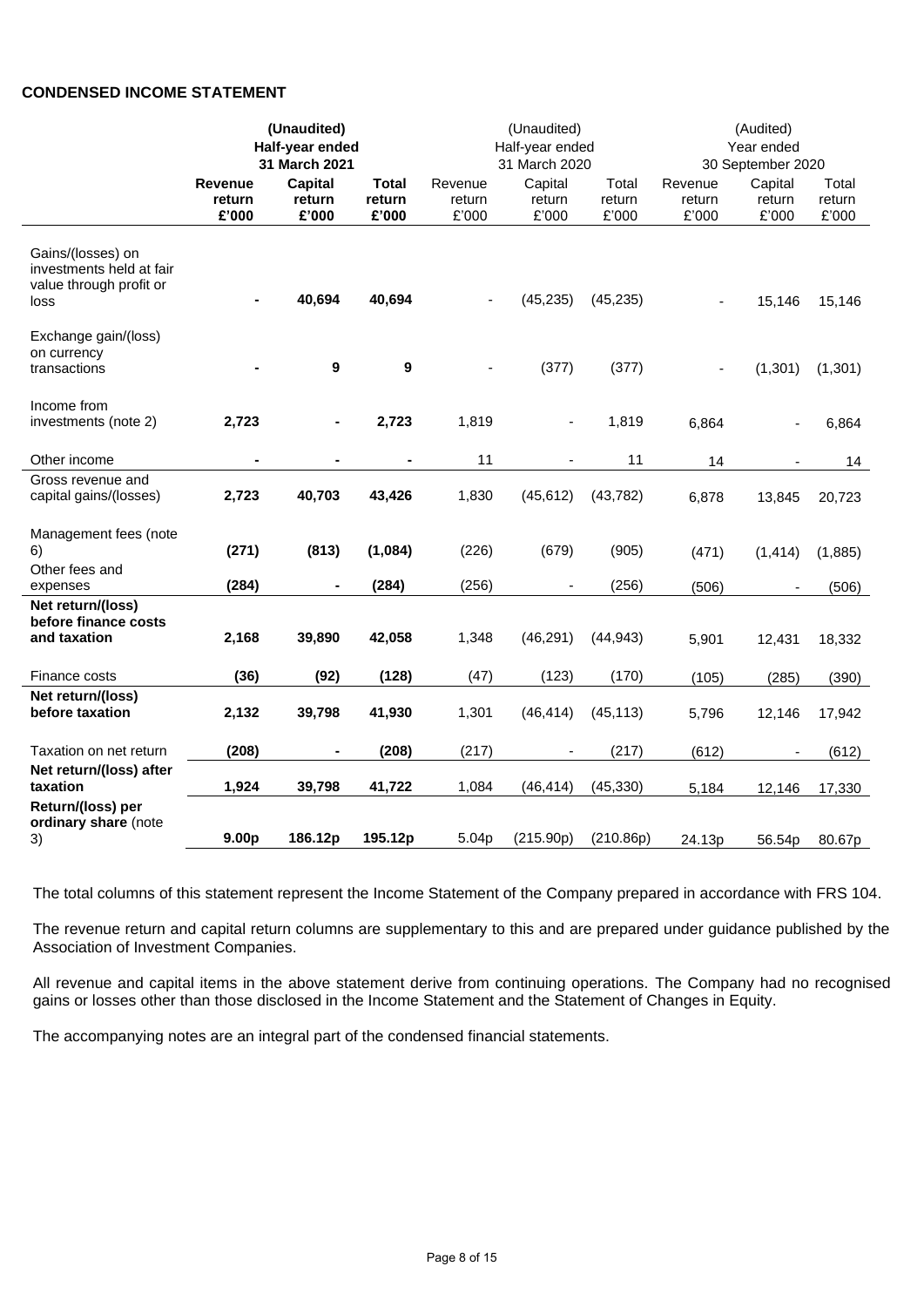## **CONDENSED STATEMENT OF CHANGES IN EQUITY**

| Half-year ended<br>31 March 2021<br>(Unaudited) | Called-up<br>share<br>capital<br>£'000 | Special<br>distributable<br>reserve<br>£'000 | <b>Share</b><br>premium<br>account<br>£'000 | Merger<br>reserve<br>£'000 | Capital<br>redemption<br>reserve<br>£'000 | Capital<br>reserve<br>£'000 | Revenue<br>reserve<br>£'000 | <b>Total</b><br>shareholders'<br>funds<br>£'000 |
|-------------------------------------------------|----------------------------------------|----------------------------------------------|---------------------------------------------|----------------------------|-------------------------------------------|-----------------------------|-----------------------------|-------------------------------------------------|
| At 30 September 2020                            | 10.819                                 | 25,846                                       | 41,995                                      | 61,344                     | 9,421                                     | 148.714                     | 10,027                      | 308,166                                         |
| Net return after taxation                       | -                                      |                                              |                                             |                            | ۰                                         | 39.798                      | 1.924                       | 41,722                                          |
| Ordinary dividend paid                          |                                        | -                                            | $\blacksquare$                              | ٠                          | $\blacksquare$                            | ٠                           | (4,640)                     | (4,640)                                         |
| Unclaimed dividends over<br>12 years old        | ۰                                      | $\blacksquare$                               | $\blacksquare$                              | $\overline{\phantom{0}}$   | $\blacksquare$                            | $\blacksquare$              | 81                          | 81                                              |
| At 31 March 2021                                | 10,819                                 | 25,846                                       | 41,995                                      | 61,344                     | 9.421                                     | 188.512                     | 7,392                       | 345,329                                         |

| Half-year ended<br>31 March 2020<br>(Unaudited) | Called-up<br>share<br>capital<br>£'000 | <b>Special</b><br>distributable<br>reserve<br>£'000 | <b>Share</b><br>premium<br>account<br>£'000 | Merger<br>reserve<br>£'000 | <b>Capital</b><br>redemption<br>reserve<br>£'000 | Capital<br>reserve<br>£'000 | Revenue<br>reserve<br>£'000 | Total<br>shareholders'<br>funds<br>£'000 |
|-------------------------------------------------|----------------------------------------|-----------------------------------------------------|---------------------------------------------|----------------------------|--------------------------------------------------|-----------------------------|-----------------------------|------------------------------------------|
| At 30 September 2019                            | 10.819                                 | 25,846                                              | 41.995                                      | 61.344                     | 9.421                                            | 138.013                     | 11.572                      | 299.010                                  |
| Net (loss)/return after<br>taxation             |                                        | -                                                   | $\overline{\phantom{0}}$                    |                            | $\blacksquare$                                   | (46, 414)                   | 1.084                       | (45, 330)                                |
| Ordinary dividend paid                          | ۰                                      | $\blacksquare$                                      | $\overline{\phantom{a}}$                    | $\overline{\phantom{0}}$   | $\blacksquare$                                   | $\blacksquare$              | (4,665)                     | (4,665)                                  |
| At 31 March 2020                                | 10.819                                 | 25,846                                              | 41,995                                      | 61.344                     | 9.421                                            | 91.599                      | 7.991                       | 249,015                                  |

| Year ended<br>30 September 2020<br>(Audited) | Called-up<br>share<br>capital<br>£'000 | Special<br>distributable<br>reserve<br>£'000 | <b>Share</b><br>premium<br>account<br>£'000 | Merger<br>reserve<br>£'000 | Capital<br>redemption<br>reserve<br>£'000 | Capital<br>reserve<br>£'000 | Revenue<br>reserve<br>£'000 | <b>Total</b><br>shareholders'<br>funds<br>£'000 |
|----------------------------------------------|----------------------------------------|----------------------------------------------|---------------------------------------------|----------------------------|-------------------------------------------|-----------------------------|-----------------------------|-------------------------------------------------|
| At 30 September 2019                         | 10.819                                 | 25,846                                       | 41.995                                      | 61,344                     | 9.421                                     | 138.013                     | 11,572                      | 299,010                                         |
| Net return after taxation                    |                                        |                                              |                                             |                            | ۰                                         | 12,146                      | 5,184                       | 17,330                                          |
| Buyback of ordinary shares<br>for treasury   |                                        |                                              |                                             |                            | ۰                                         | (1, 445)                    |                             | (1, 445)                                        |
| Ordinary dividend paid                       |                                        |                                              |                                             |                            |                                           | $\blacksquare$              | (6, 729)                    | (6, 729)                                        |
| At 30 September 2020                         | 10.819                                 | 25,846                                       | 41,995                                      | 61,344                     | 9.421                                     | 148.714                     | 10,027                      | 308,166                                         |

The accompanying notes are an integral part of the condensed financial statements.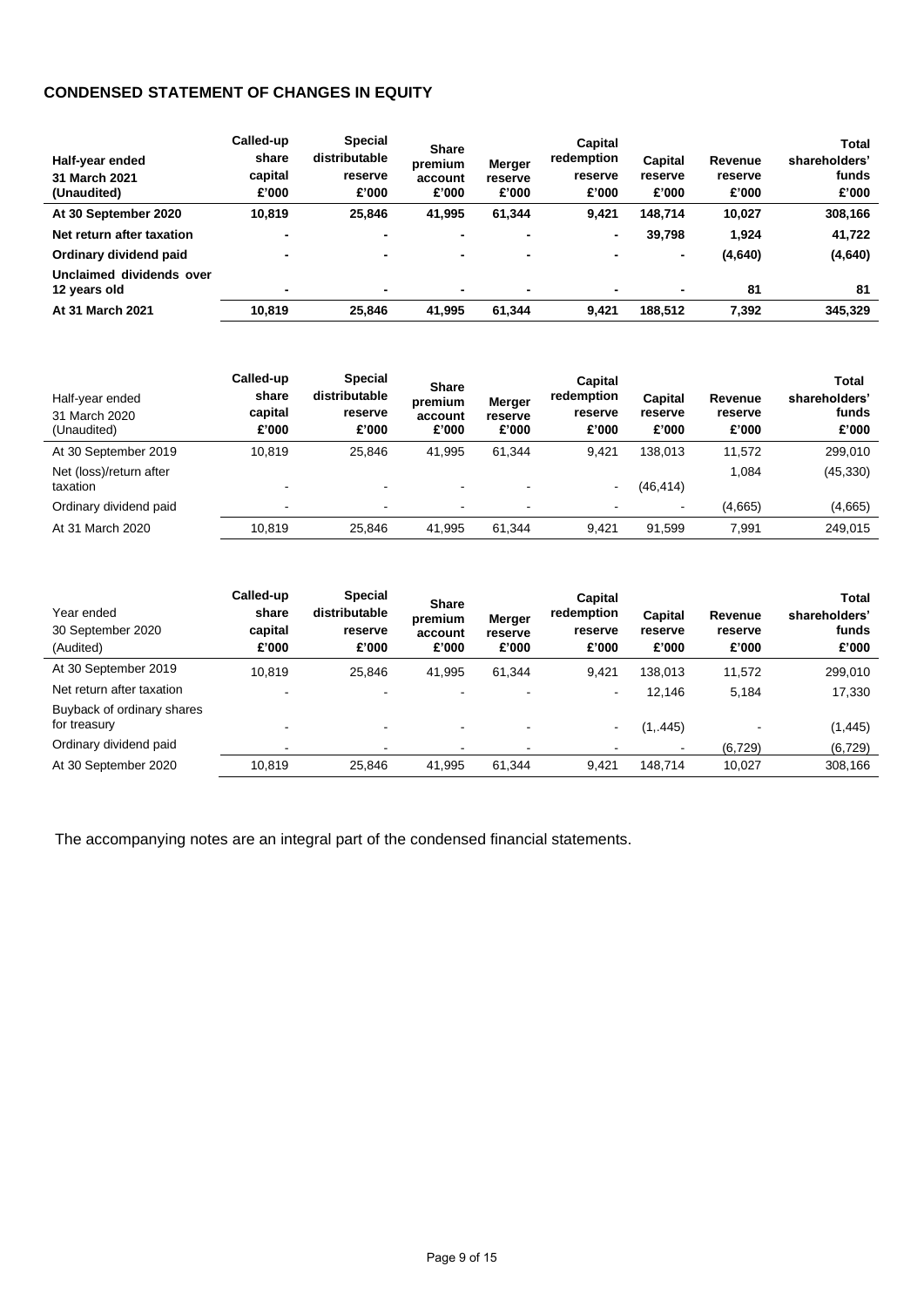## **CONDENSED STATEMENT OF FINANCIAL POSITION**

| (Unaudited) | (Unaudited) | (Audited)    |
|-------------|-------------|--------------|
| 31 March    | 31 March    | 30 September |
| 2021        | 2020        | 2020         |
| £'000       | £'000       | £'000        |
|             |             |              |
| 345,926     | 254,160     | 309,882      |
|             |             |              |
| 3,948       | 11,038      | 5,898        |
| 55          | 18,174      | 34,345       |
| 4,003       | 29,212      | 40,243       |
| (4,600)     | (34, 357)   | (41, 959)    |
| (597)       | (5, 145)    | (1,716)      |
| 345,329     | 249,015     | 308,166      |
|             |             |              |
| 10,819      | 10,819      | 10,819       |
| 25,846      | 25,846      | 25,846       |
| 41,995      | 41,995      | 41,995       |
| 61,344      | 61,344      | 61,344       |
| 9,421       | 9,421       | 9,421        |
| 188,512     | 91,599      | 148,714      |
| 7,392       | 7,991       | 10,027       |
| 345,329     | 249,015     | 308,166      |
| 1,615.00p   | 1,158.30p   | 1,441.20p    |
|             |             |              |

The accompanying notes are an integral part of the condensed financial statements.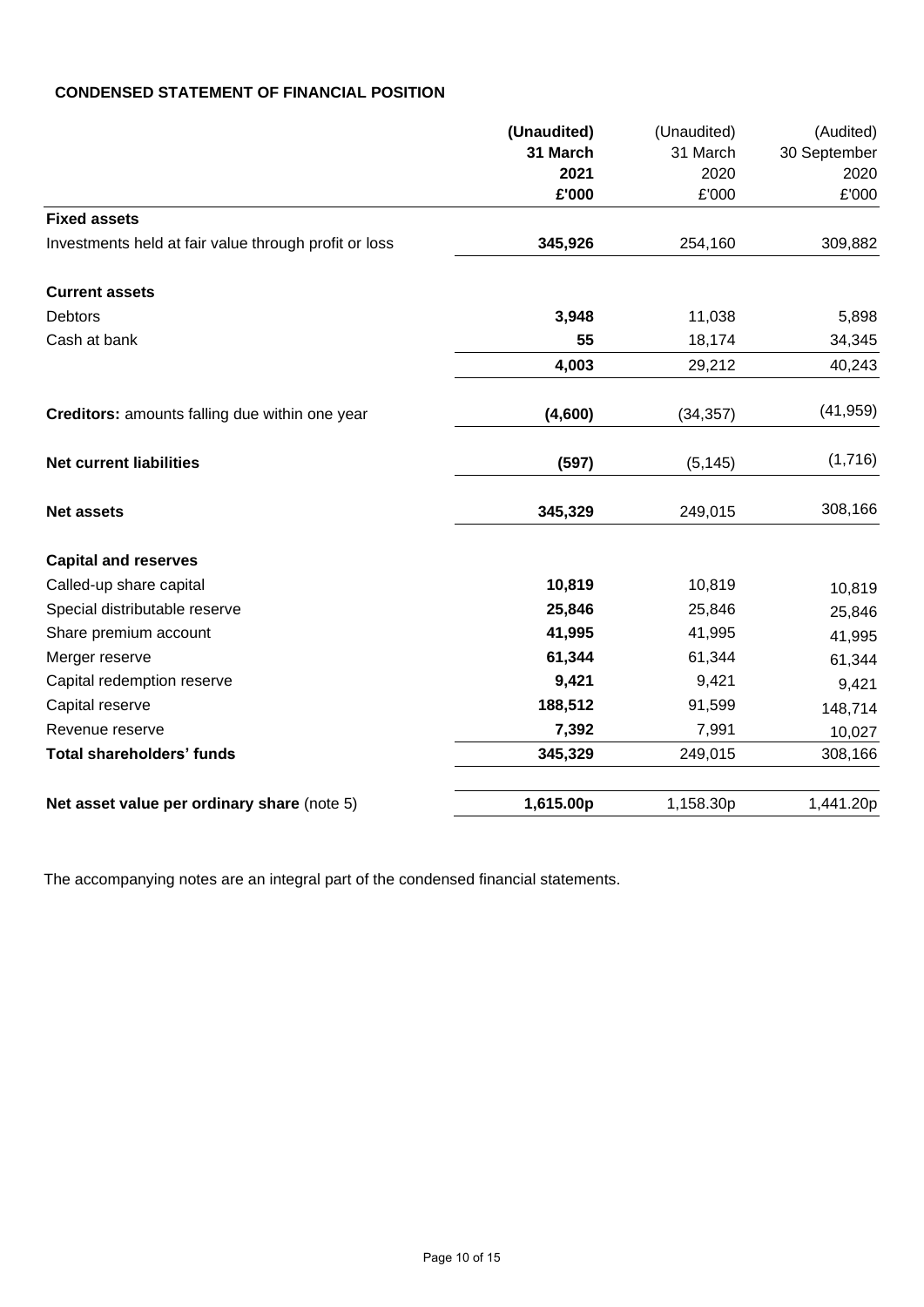# **CONDENSED CASH FLOW STATEMENT**

|                                                                            |                 |                 | (Audited)    |
|----------------------------------------------------------------------------|-----------------|-----------------|--------------|
|                                                                            | (Unaudited)     | (Unaudited)     | Year ended   |
|                                                                            | Half-year ended | Half-year ended | 30 September |
|                                                                            | 31 March 2021   | 31 March 2020   | 2020         |
|                                                                            | £'000           | £'000           | £'000        |
| Cash flows from operating activities                                       |                 |                 |              |
| Net return/(loss) before taxation                                          | 41,930          | (45, 113)       | 17,942       |
| Add back: finance costs                                                    | 128             | 170             | 390          |
| (Gains)/losses on investments held at fair value through profit or<br>loss | (40, 694)       | 45,235          | (15, 146)    |
| (Gains)/losses on foreign exchange                                         | (9)             | 377             | 1,301        |
| <b>Taxation paid</b>                                                       | (264)           | (172)           | (802)        |
| (Increase)/decrease in debtors                                             | (1,068)         | 25              | (10)         |
| (Decrease)/increase in creditors                                           | (405)           | (565)           | 338          |
| Net cash (outflow)/inflow from operating activities                        | (382)           | (43)            | 4,013        |
| <b>Cash flows from investing activities</b>                                |                 |                 |              |
| Sales of investments held at fair value through profit or loss             | 194,731         | 116,268         | 261,275      |
| Purchases of investments held at fair value through profit or loss         | (190, 990)      | (114, 808)      | (245, 374)   |
| Net cash inflow from investing activities                                  | 3,741           | 1,460           | 15,901       |
| <b>Cash flows from financing activities</b>                                |                 |                 |              |
| Buyback of shares for treasury                                             |                 |                 | (1, 445)     |
| Equity dividends paid (net of refund of unclaimed distributions)           | (4, 559)        | (4,665)         | (6, 729)     |
| (Repayment)/drawdown of bank overdraft                                     | (32, 921)       | 10,147          | 12,448       |
| Interest paid                                                              | (178)           | (155)           | (349)        |
| Net cash (outflow)/inflow from financing activities                        | (37, 658)       | 5,327           | 3,925        |
| Net (decrease)/increase in cash and cash equivalents                       | (34, 299)       | 6,744           | 23,839       |
| Cash and cash equivalents at beginning of period                           | 34,345          | 11,807          | 11,807       |
| Gains/(losses) foreign exchange                                            | 9               | (377)           | (1,301)      |
| Cash and cash equivalents at end of period                                 | 55              | 18,174          | 34,345       |
| Comprising:                                                                |                 |                 |              |
| Cash at bank                                                               | 55              | 18,174          | 34,345       |
|                                                                            |                 |                 |              |

The accompanying notes are an integral part of these financial statements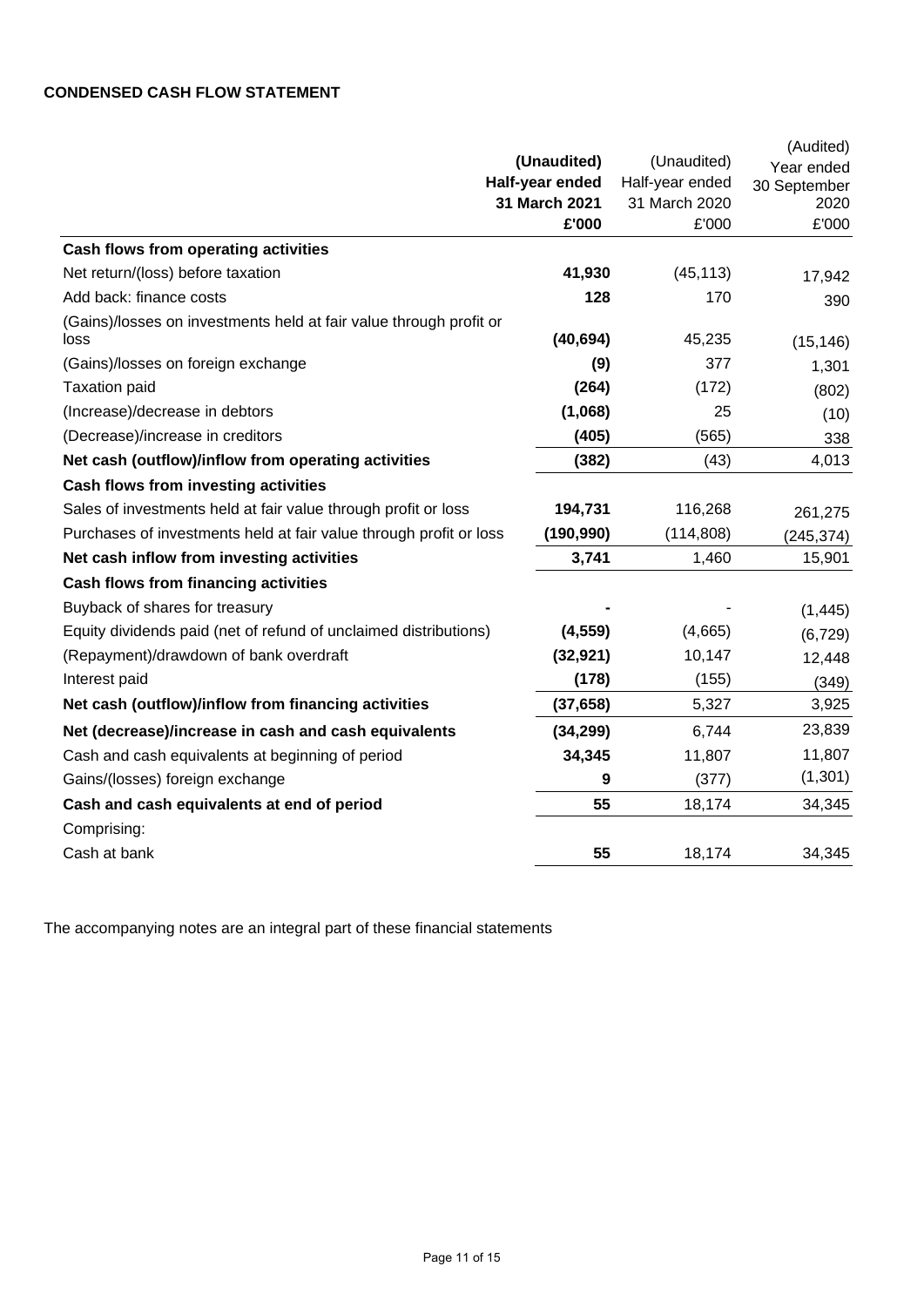### **Notes to the condensed financial statements**

### **1. Accounting policies**

The condensed set of financial statements has been prepared in accordance with FRS 104, Interim Financial Reporting, FRS 102, the Financial Reporting Standard applicable in the UK and Republic of Ireland and the Statement of Recommended Practice for "Financial Statements of Investment Trust Companies and Venture Capital Trusts", which was updated by the Association of Investment Companies in October 2019.

For the period under review the Company's accounting policies have not varied from those described in the Annual Report for the year ended 30 September 2020. The condensed set of financial statements has been neither audited nor reviewed by the Company's auditor.

### **2. Income from investments**

|                     | (Unaudited)     | (Unaudited)     | (Audited)    |
|---------------------|-----------------|-----------------|--------------|
|                     | Half-year ended | Half-year ended | Year ended   |
|                     | 31 March        | 31 March        | 30 September |
|                     | 2021            | 2020            | 2020         |
|                     | £'000           | £'000           | £'000        |
| Listed investments: |                 |                 |              |
| Overseas dividends  | 2,723           | 1,712           | 6,730        |
| UK dividends        | $\blacksquare$  | 107             | 134          |
|                     | 2,723           | 1.819           | 6,864        |

### **3. Return/(loss) per ordinary share**

|                                                                        | (Unaudited)<br>Half-year ended<br>31 March 2021<br>£'000 | (Unaudited)<br>Half-year ended<br>31 March 2020<br>£'000 | (Audited)<br>Year ended<br>30 September 2020<br>£'000 |
|------------------------------------------------------------------------|----------------------------------------------------------|----------------------------------------------------------|-------------------------------------------------------|
| The return per ordinary share is based on<br>the following figures:    |                                                          |                                                          |                                                       |
| Net revenue return                                                     | 1,924                                                    | 1,084                                                    | 5,184                                                 |
| Net capital return/(loss)                                              | 39,798                                                   | (46, 414)                                                | 12,146                                                |
| Net total return/(loss)                                                | 41,722                                                   | (45, 330)                                                | 17,330                                                |
| Weighted average number of ordinary<br>shares in issue for each period | 21,382,578                                               | 21,498,261                                               | 21,480,288                                            |
| Revenue return per ordinary share                                      | 9.00 <sub>p</sub>                                        | 5.04 <sub>p</sub>                                        | 24.13p                                                |
| Capital return/(loss) per ordinary share                               | 186.12p                                                  | (215.90)p                                                | 56.54p                                                |
| Total return/(loss) per ordinary share                                 | 195.12p                                                  | (210.86)p                                                | 80.67p                                                |

The Company has no securities in issue that could dilute the return per ordinary share. Therefore, the basic and diluted returns per share are the same.

### **4. Called-up share capital**

At 31 March 2021, there were 21,638,991 shares in issue, of which 256,413 were held in treasury. During the half-year period ended 31 March 2021, no shares were issued or repurchased (half-year ended 31 March 2020: no shares issued or repurchased, year ended 30 September 2020: 115,683 shares repurchased at a cost of £1,445,000). No shares have been issued or repurchased since 31 March 2021. As at 26 May 2021, 21,382,578 shares were entitled to a dividend.

## **5. Net asset value per ordinary share – basic and diluted**

The net asset value per ordinary share is based on the 21,382,578 ordinary shares in issue (excluding treasury shares) at 31 March 2021 (half-year ended 31 March 2020: 21,498,261, year ended 30 September 2020: 21,382,578).

### **6. Management fees**

Henderson Investment Funds Limited ("HIFL") is appointed to act as the Company's alternative investment fund manager. HIFL delegates investment management services to Henderson Global Investors Limited ("HGIL"). References to Janus Henderson or the Manager within these results refer to the services provided by both HIFL and HGIL.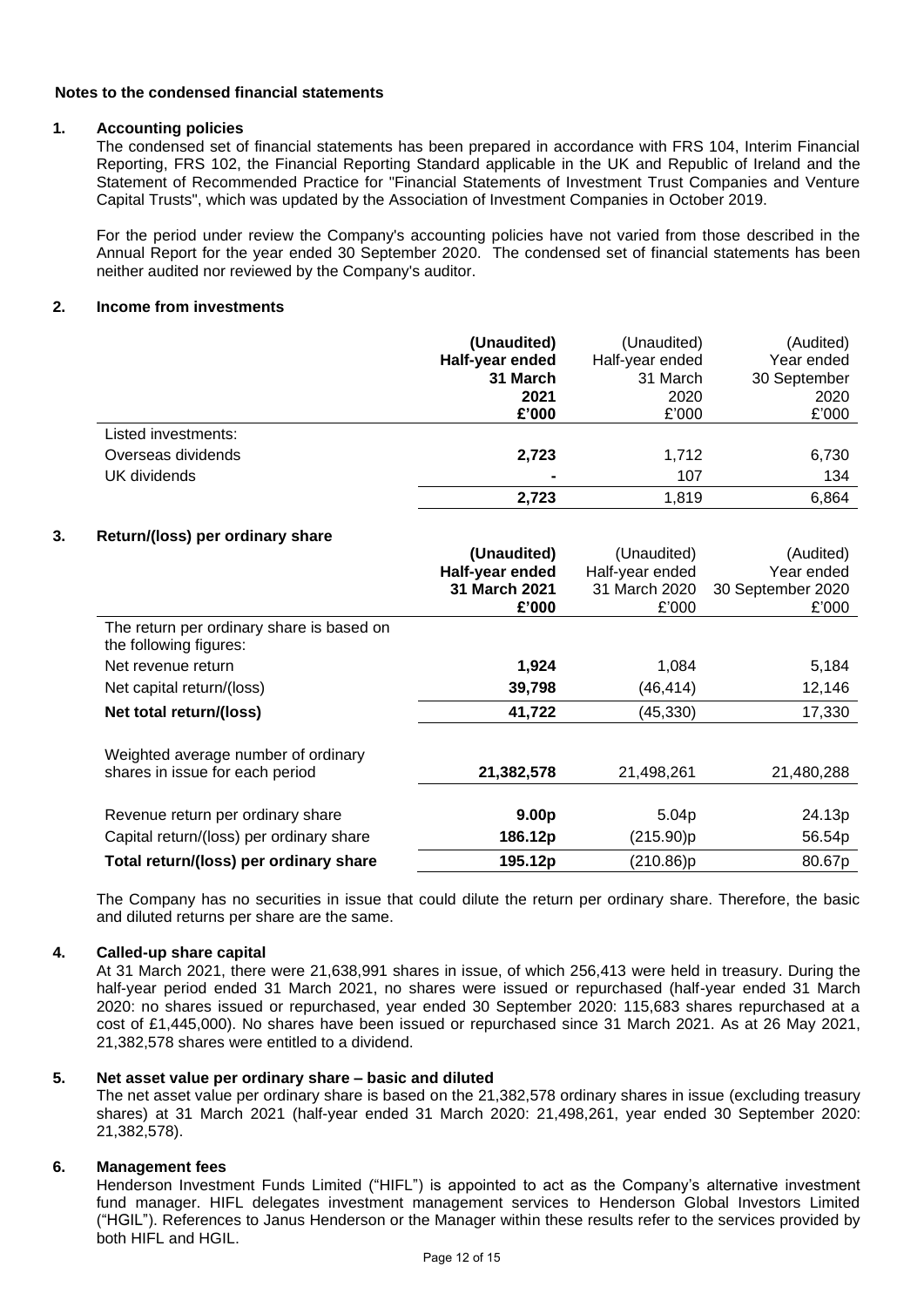Management fees are charged in accordance with the terms of the management agreement. The Manager receives a fee of 0.65% per annum of net assets up to £300m and 0.55% of net assets above £300m. Any holdings in funds managed by Janus Henderson are excluded from the calculation of the management fee. There is no performance fee.

Management fees and finance costs are allocated 25% to revenue and 75% to capital in the Condensed Income Statement.

### **7. Investments held at fair value through profit or loss**

The table below analyses fair value measurements for investments held at fair value through profit or loss. These fair value measurements are categorised into different levels in the fair value hierarchy based on the valuation techniques used and are defined as follows under FRS 102:

- Level 1: the unadjusted quoted price in an active market for identical assets or liabilities that the entity can access at the measurement date.
- Level 2: inputs other than quoted prices included within Level 1 that are observable (i.e. developed using market data) for the asset or liability, either directly or indirectly.

Level 3: inputs are unobservable (i.e. for which market data is unavailable) for the asset or liability.

| Financial assets held at fair value through<br>profit or loss at 31 March 2021 | Level 1<br>£'000 | Level 2<br>£'000 | Level 3<br>£'000 | Total<br>£'000 |
|--------------------------------------------------------------------------------|------------------|------------------|------------------|----------------|
| Quoted equities                                                                | 345,926          | $\blacksquare$   | ۰                | 345,926        |
| Total                                                                          | 345,926          |                  |                  | 345,926        |
| Financial assets held at fair value through profit or                          | Level 1          | Level 2          | Level 3          | Total          |
| loss at 31 March 2020                                                          | £'000            | £'000            | £'000            | £'000          |
| Quoted equities                                                                | 254,160          |                  | ۰.               | 254.160        |
| Total                                                                          | 254,160          |                  |                  | 254.160        |
|                                                                                |                  |                  |                  |                |
| Financial assets held at fair value through profit or                          | Level 1          | Level 2          | Level 3          | Total          |
| loss at 30 September 2020                                                      | £'000            | £'000            | £'000            | £'000          |
| Quoted equities                                                                | 309,882          |                  |                  | 309,882        |
| Total                                                                          | 309,882          |                  |                  | 309,882        |

There have been no transfers between levels of fair value hierarchy during the period.

The valuation techniques used by the Company are explained in the accounting policies note 1(c) in the Company's Annual Report for the year ended 30 September 2020.

#### **8. Borrowings**

As at 31 March 2021, the Company's bank overdraft included in 'Creditors: amounts falling due within one year' was £2,576,000 (31 March 2020: £33,196,000; 30 September 2020: £35,497,000).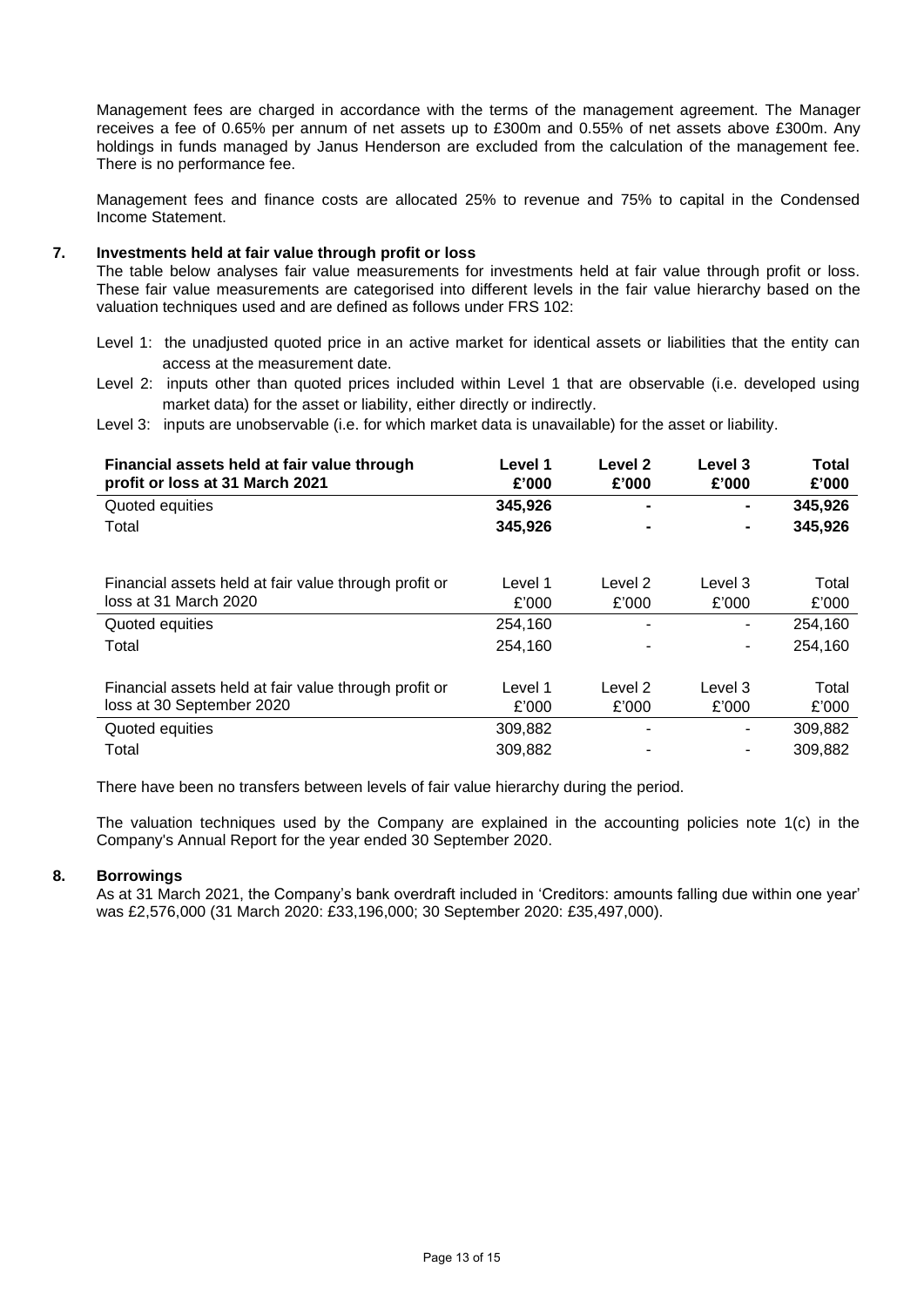### **9. Changes in net debt**

The following table shows the movements during the period of net debt in the statement of financial position:

|                                 | At 1 October<br>2020<br>£'000 | <b>Cash flows</b><br>£'000 | Non-cash<br>changes<br>Foreign<br>exchange<br>movement<br>£'000 | At 31 March<br>2021<br>£'000 |
|---------------------------------|-------------------------------|----------------------------|-----------------------------------------------------------------|------------------------------|
| <b>Financing Activities</b>     |                               |                            |                                                                 |                              |
| Bank overdraft                  | (35, 497)                     | 32,921                     |                                                                 | (2, 576)                     |
|                                 | (35, 497)                     | 32,921                     |                                                                 | (2, 576)                     |
| <b>Non-financing Activities</b> |                               |                            |                                                                 |                              |
| Cash and cash equivalents       | 34,345                        | (34, 299)                  | 9                                                               | 55                           |
|                                 | 34,345                        | (34, 299)                  | 9                                                               | 55                           |
| <b>Total</b>                    | (1, 152)                      | (1, 378)                   | 9                                                               | (2,521)                      |

|                                 | At 1 October<br>2019<br>£'000 | <b>Cash flows</b><br>£'000 | Non-cash<br>changes<br>Foreign<br>exchange<br>movement<br>£'000 | At 31 March<br>2020<br>£'000 |
|---------------------------------|-------------------------------|----------------------------|-----------------------------------------------------------------|------------------------------|
| <b>Financing Activities</b>     |                               |                            |                                                                 |                              |
| Bank overdraft                  | (23, 049)                     | (10, 147)                  |                                                                 | (33, 196)                    |
|                                 | (23, 049)                     | (10, 147)                  |                                                                 | (33, 196)                    |
| <b>Non-financing Activities</b> |                               |                            |                                                                 |                              |
| Cash and cash equivalents       | 11,807                        | 6,744                      | (377)                                                           | 18,174                       |
|                                 | 11,807                        | 6,744                      | (377)                                                           | 18,174                       |
| <b>Total</b>                    | (11, 242)                     | (3, 403)                   | (377)                                                           | (15, 022)                    |
|                                 |                               |                            | Non-cash                                                        |                              |

|                                 | At 1 October<br>2019<br>£'000 | Cash flows<br>£'000 | NUII-tash<br>changes<br>Foreign<br>exchange<br>movement<br>£'000 | At 30<br><b>September</b><br>2020<br>£'000 |
|---------------------------------|-------------------------------|---------------------|------------------------------------------------------------------|--------------------------------------------|
| <b>Financing Activities</b>     |                               |                     |                                                                  |                                            |
| Bank overdraft                  | (23, 049)                     | (12,448)            |                                                                  | (35,497)                                   |
|                                 | (23, 049)                     | (12, 448)           |                                                                  | (35, 497)                                  |
| <b>Non-financing Activities</b> |                               |                     |                                                                  |                                            |
| Cash and cash equivalents       | 11,807                        | 23,839              | (1,301)                                                          | 34,345                                     |
|                                 | 11,807                        | 23,839              | (1, 301)                                                         | 34,345                                     |
| <b>Total</b>                    | (11, 242)                     | 11,391              | (1, 301)                                                         | (1, 152)                                   |

### **10. Going concern**

The assets of the Company consist of securities that are readily realisable and, accordingly, the directors believe that the Company has adequate resources to continue in operational existence for at least twelve months from the date of approval of these financial statements. Having assessed these factors and the principal risks, as well as considering the additional risks related to Covid-19, the directors consider it appropriate to adopt the going concern basis of accounting in preparing the financial statements.